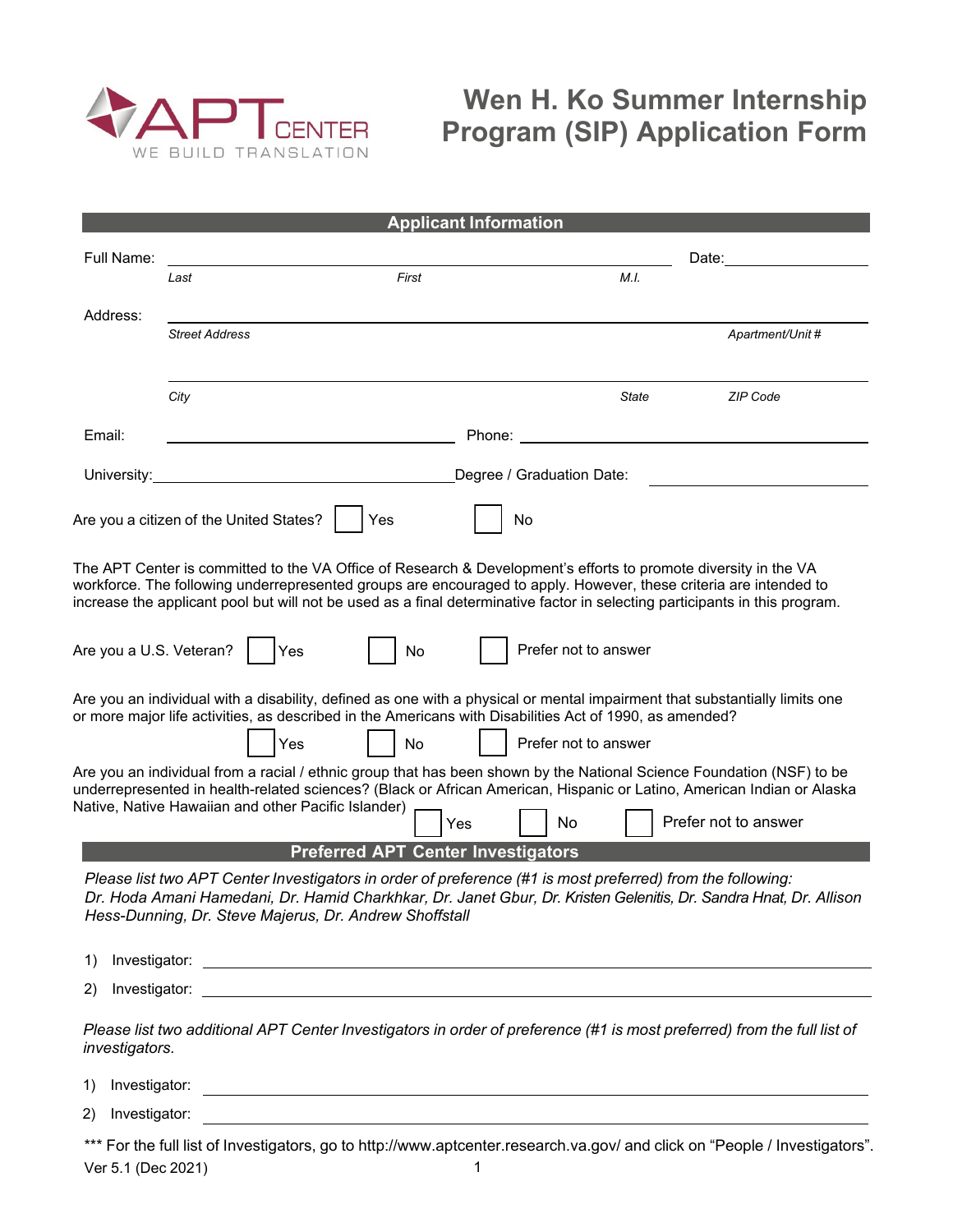## **Letters of Recommendation**

*Please provide contact information for the two individuals who will provide letters of recommendation.*

| Name: Name: when the contract of the contract of the contract of the contract of the contract of the contract of the contract of the contract of the contract of the contract of the contract of the contract of the contract |                                                                                                                                                                                                                                |
|-------------------------------------------------------------------------------------------------------------------------------------------------------------------------------------------------------------------------------|--------------------------------------------------------------------------------------------------------------------------------------------------------------------------------------------------------------------------------|
|                                                                                                                                                                                                                               | Organization: www.astronomy.com/                                                                                                                                                                                               |
|                                                                                                                                                                                                                               |                                                                                                                                                                                                                                |
|                                                                                                                                                                                                                               |                                                                                                                                                                                                                                |
| Name: 2008 2010 2020 2020 2020 2021 2021 2022 2022 2021 2022 2022 2022 2022 2022 2021 2022 2022 2022 2022 2022                                                                                                                |                                                                                                                                                                                                                                |
| Title:                                                                                                                                                                                                                        | Organization: University of the Control                                                                                                                                                                                        |
| Email:<br><u> 1989 - John Stein, Amerikaansk politiker (</u>                                                                                                                                                                  | Phone: The contract of the contract of the contract of the contract of the contract of the contract of the contract of the contract of the contract of the contract of the contract of the contract of the contract of the con |
|                                                                                                                                                                                                                               |                                                                                                                                                                                                                                |

\*\*\* Individuals providing recommendations on your behalf should directly email [sip@aptcenter.org.](mailto:sip@aptcenter.org)